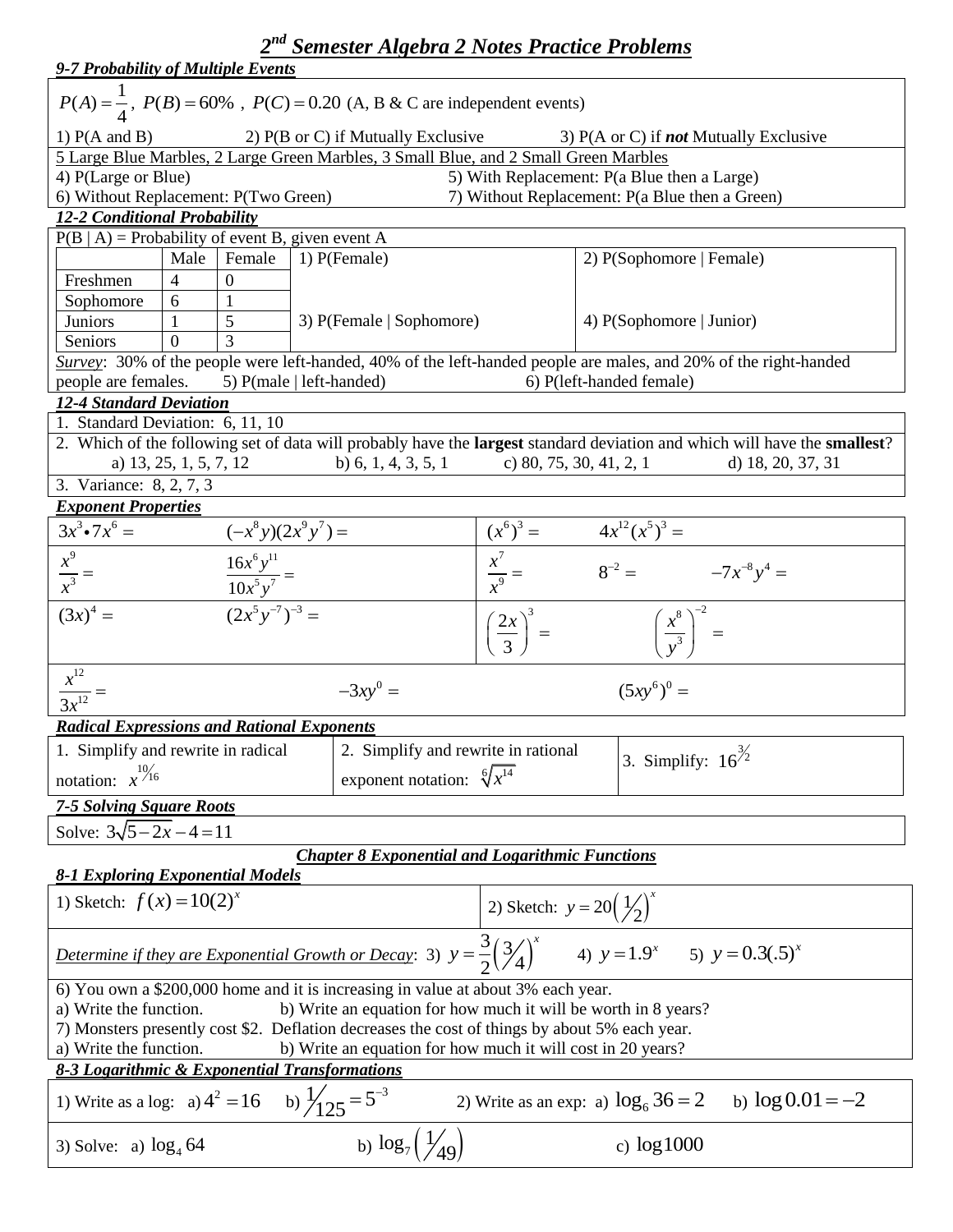| 1) Condense: a) $3\log x - \log 5 - 2\log y$                                                                                                                       | b) $4\log y + \frac{1}{2}(\log 8 + \log 27)$ |                                      |                                                                                                  |  |                                                                                                        |  |  |
|--------------------------------------------------------------------------------------------------------------------------------------------------------------------|----------------------------------------------|--------------------------------------|--------------------------------------------------------------------------------------------------|--|--------------------------------------------------------------------------------------------------------|--|--|
| 2) Expand: a) $\log_6\left(\frac{36y}{x^6}\right)$                                                                                                                 |                                              |                                      | b) $\log_4 2(6x)^2$                                                                              |  |                                                                                                        |  |  |
| 3) Evaluate: $3\log_3 9 - \log_5 125$                                                                                                                              |                                              |                                      | Find: $\log\left(\frac{36}{5}\right)$<br>4) Given: $\log 5 \approx 0.7$ and $\log 6 \approx 0.8$ |  |                                                                                                        |  |  |
| 8-5 Exponential and Logarithmic Equations                                                                                                                          |                                              |                                      |                                                                                                  |  |                                                                                                        |  |  |
| 1) $22-3(5)^{1-2x} = 1$ 2) $125^{x+7} = 25^{4x-2}$<br>3) $3\log_2(3+4x)+1=19$ 4) $\log(x-3)+\log x=1$                                                              |                                              |                                      |                                                                                                  |  |                                                                                                        |  |  |
| 8-6 Natural Logarithms                                                                                                                                             |                                              |                                      |                                                                                                  |  |                                                                                                        |  |  |
| 2) Simplify: $32-4\ln e^2$<br>1) Condense: $2 \ln 7 + 3 \ln x - \frac{1}{3} \ln y$                                                                                 |                                              |                                      |                                                                                                  |  |                                                                                                        |  |  |
| Solve: 3) $2 + \ln \sqrt{3n-2} = 5$ 4) $3e^{1-5x} + 1 = 7$                                                                                                         |                                              |                                      | 5) $ln(x+1) - ln 3x = 0$                                                                         |  |                                                                                                        |  |  |
| 6) You put \$1000 in a bank account and it will be worth \$3000 in 12 years. What type of interest rate are you getting if<br>interest is compounded continuously? |                                              |                                      |                                                                                                  |  |                                                                                                        |  |  |
|                                                                                                                                                                    |                                              |                                      | <b>Chapter 9 Rational Functions</b>                                                              |  |                                                                                                        |  |  |
| <b>Fractions</b>                                                                                                                                                   |                                              |                                      |                                                                                                  |  |                                                                                                        |  |  |
| 1) $\frac{3}{2} \cdot \frac{4}{9}$                                                                                                                                 | 2) $\frac{2}{30} \div \frac{4}{15}$          |                                      | 3) $\frac{3}{8} - \frac{1}{6}$                                                                   |  | 4) $\frac{3}{4} + \frac{5}{8}$                                                                         |  |  |
|                                                                                                                                                                    |                                              |                                      |                                                                                                  |  |                                                                                                        |  |  |
| Factoring                                                                                                                                                          |                                              |                                      |                                                                                                  |  |                                                                                                        |  |  |
| 1) $6x^4 - 21x^2$                                                                                                                                                  | 2) $6x^2 - 11x - 10$                         |                                      | 3) $x^2 + xy - 12y^2$                                                                            |  | 4) $3x^2 - 30x + 48$                                                                                   |  |  |
| 5) $49x^8 - y^4$                                                                                                                                                   | 6) $25x^2 + 40x + 64$                        |                                      | 7) $216 - x^3$                                                                                   |  | 8) $125x^{12} + 8y^3$                                                                                  |  |  |
| 9-4 Rational Expressions                                                                                                                                           |                                              |                                      |                                                                                                  |  |                                                                                                        |  |  |
| 1) $\frac{(-7x^{-6}y^{-1})^2}{14x^4y^2}$                                                                                                                           | 2) $\frac{4x^2-4}{5x+5}$                     |                                      |                                                                                                  |  | 3) $\frac{3x^{-6}}{4y^3} \div \frac{12y^{-2}}{10x}$                                                    |  |  |
| 4) $\frac{4-x^2}{4x} \div \frac{3x-6}{x^2+2x}$                                                                                                                     |                                              | 5) $\frac{x-2}{x^2-x-2}$ (1-x)       |                                                                                                  |  | $\Big  \frac{30x^5}{6}$<br>6. $\frac{x^2-25}{6x^5}$                                                    |  |  |
|                                                                                                                                                                    |                                              |                                      | $2x - 10$                                                                                        |  |                                                                                                        |  |  |
| 9-5 Adding and Subtracting Rational Expressions                                                                                                                    |                                              |                                      |                                                                                                  |  |                                                                                                        |  |  |
| 2) $\overline{x^2+2}$ $\overline{x^2-2x-15}$ $\overline{x+3}$<br>$8x^2$<br>$\frac{2}{x^2+5x+4}+\frac{x-1}{x^2-16}$<br>6x<br>3)<br>1)                               |                                              |                                      |                                                                                                  |  |                                                                                                        |  |  |
| 2x<br>2x                                                                                                                                                           |                                              |                                      |                                                                                                  |  |                                                                                                        |  |  |
| 9-6 Solving Rational Equations                                                                                                                                     |                                              |                                      |                                                                                                  |  |                                                                                                        |  |  |
| 1) $\frac{x-3}{x-3} = -$<br>3                                                                                                                                      |                                              | 2) $\frac{3x}{10} - 2 = \frac{1}{5}$ |                                                                                                  |  | 3) $\frac{2}{x^2-2x-3} - \frac{3}{x+1} = \frac{1}{x-3}$                                                |  |  |
| $x+1$ $x+2$<br>10                                                                                                                                                  |                                              |                                      |                                                                                                  |  |                                                                                                        |  |  |
| <b>Chapter 11 – Sequences and Series</b><br>11-2 Arithmetic Sequences                                                                                              |                                              |                                      |                                                                                                  |  |                                                                                                        |  |  |
| Is the sequence arithmetic? If so, identify the common difference.                                                                                                 |                                              |                                      |                                                                                                  |  |                                                                                                        |  |  |
| 1) -3, 1, 5, 2) 6, 2, -1,  3) 2, 4, 8,<br>4) Write an equation for the sequence: 5) Find the $12th$ term of the sequence: 6) Find the $8th$ term of the sequence:  |                                              |                                      |                                                                                                  |  |                                                                                                        |  |  |
| $-20, -15, -10, \ldots$<br>$18, 11, 4, \ldots$<br>$a_{10} = 18, d = 3$                                                                                             |                                              |                                      |                                                                                                  |  |                                                                                                        |  |  |
| 11-3 Geometric Sequences                                                                                                                                           |                                              |                                      |                                                                                                  |  |                                                                                                        |  |  |
| What type of sequence? If it is geometric, then what is the common ratio and the next 2 terms.                                                                     |                                              |                                      |                                                                                                  |  |                                                                                                        |  |  |
| 1) $3, 6, 9, \ldots$<br>4) Write an equation for the sequence.                                                                                                     |                                              |                                      | 2) -6, 12, -24,<br>5) Find the 9 <sup>th</sup> term of the sequence:                             |  | $\frac{3}{1}$ , $\frac{9}{1}$ , $\frac{3}{1}$ ,<br>(6) Find the 10 <sup>th</sup> term of the sequence: |  |  |
| Generate the first 5 terms:                                                                                                                                        |                                              | $a_7 = 5$ , $r = 3$                  |                                                                                                  |  | $a_{12} = -12$ , $r = -2$                                                                              |  |  |
| $a_1 = 3, r = 4$                                                                                                                                                   |                                              |                                      |                                                                                                  |  |                                                                                                        |  |  |

*8-4 Properties of Logarithms*

 $\mathsf{l}$